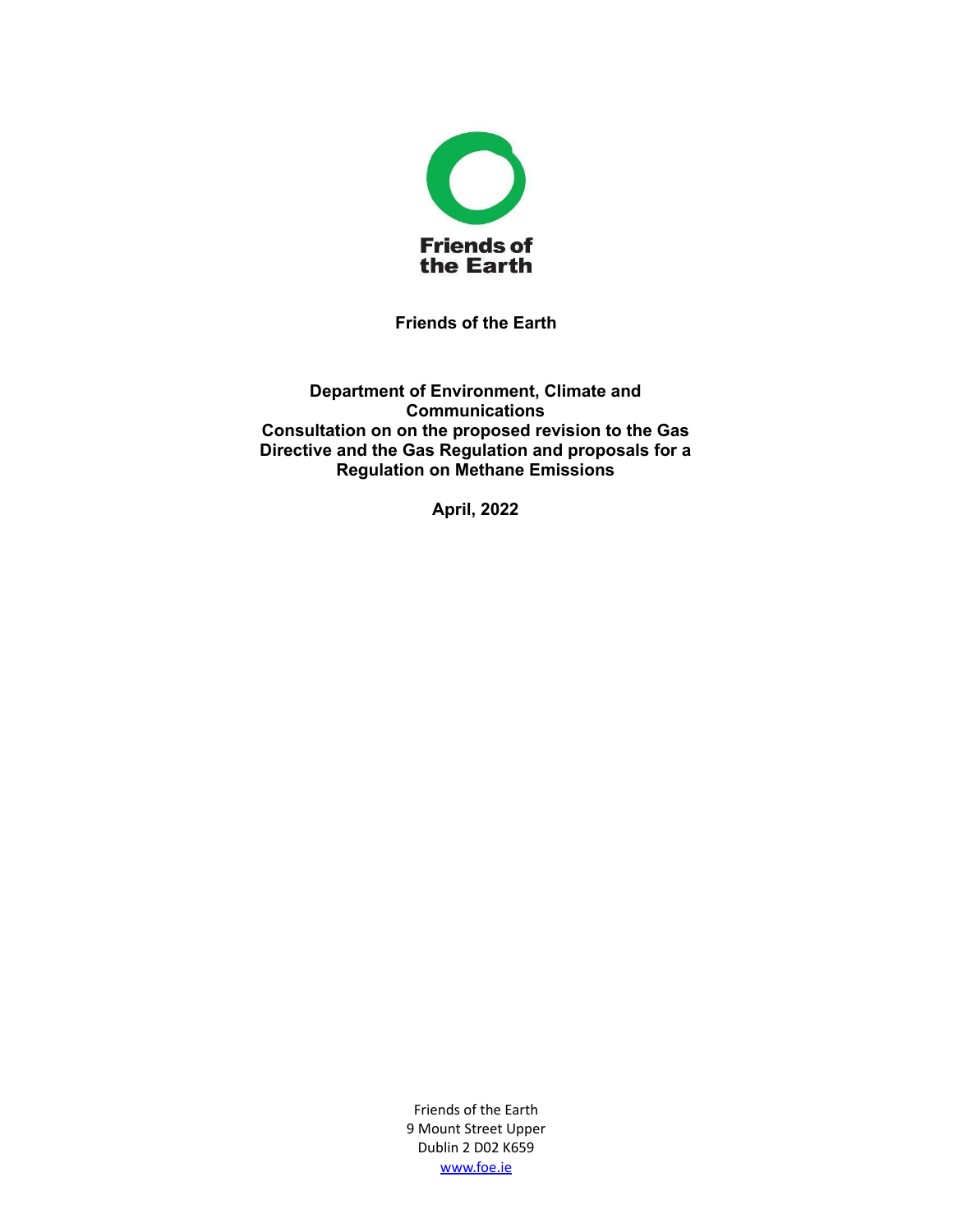### **1.Introduction**

1.1 Friends of the Earth Ireland is a community at the heart of the growing movement for a just world with zero pollution. We are part of the world's largest grassroots environmental network, which celebrates its 50th anniversary in 2021. We campaign and build movement power to bring about the system change that is needed for a just world where people and nature thrive. We promote education and action for environmental sustainability and justice and focus on Ireland's response to the big environmental challenges of our time, including the climate emergency and the achievement of the Sustainable Development Goals. We support people and groups working autonomously to connect their local work to the bigger national and international picture. We have particular experience in participatory education,campaign strategy, shaping public debate and driving policy change

1.2 Friends of the Earth welcomes the opportunity to respond to the Department of Climate, Environment and Communitcation's Consultation on the proposed revision to the Gas Directive and the Gas Regulation and proposals for a Regulation on Methane Emissions. We support the Department's pro-active public consultation and welcome the opportunity to discuss these issues directly with you.

1.3 The central message of this submission is that the gas package in its current form does not address the effects of the current energy crisis. It should therefore be withdrawn or re-drafted in light of an up to date impact assessment by the Commission. Assumptions included in this package are now out of date, including that the price of gas in an LNG-dependent diversification strategy will be higher than that provided by Russia during the last decade.  $^1$ 

1.4 In order for Ireland and the EU to act in line with the Paris Climate Agreement and limit temperature rise to 1.5ºC, fossil gas use must end by the mid-2030s at the latest. The Russian invasion of Ukraine further highlights the need to decrease Ireland's dependence on fossil gas. The Climate Change Advisory Council this week emphasised the need for Ireland to reduce our reliance on fossil fuel imports in order to shield consumers from volatile energy prices, increase our security of energy supply and support the achievement of our climate objectives.<sup>2</sup>

1.5 As part of the Climate Change Advisory Council's carbon budget analysis they underline that 'Across all scenarios modelled, it is clear that the short time-horizon to 2030 requires a faster energy system transition than the natural renewal of many technologies, so early retirement will be needed in some cases. Overall, use of fossil fuel falls from 90% of primary energy demand in 2018 to 49-54% in 2030'. The Council note in their analysis of measures to 2030 that 'ambitious mitigation aiming towards net zero by 2050 entails a significant shift away from fossil fuels towards renewable energy. This brings significant reduction in fuel costs.' <sup>3</sup>

<sup>3</sup>[www.climatecouncil.ie/media/climatechangeadvisorycouncil/Technical%20report%20on%20carbon%20b](http://www.climatecouncil.ie/media/climatechangeadvisorycouncil/Technical%20report%20on%20carbon%20budgets%2025.10.2021.pdf) [udgets%2025.10.2021.pdf](http://www.climatecouncil.ie/media/climatechangeadvisorycouncil/Technical%20report%20on%20carbon%20budgets%2025.10.2021.pdf) <sup>2</sup>[https://www.climatecouncil.ie/media/climatechangeadvisorycouncil/contentassets/documents/news/CCA](https://www.climatecouncil.ie/media/climatechangeadvisorycouncil/contentassets/documents/news/CCAC%20Letter%20to%20Government.pdf) [C%20Letter%20to%20Government.pdf](https://www.climatecouncil.ie/media/climatechangeadvisorycouncil/contentassets/documents/news/CCAC%20Letter%20to%20Government.pdf) <sup>1</sup> See <https://caneurope.org/ngo-and-stakeholder-briefing-on-the-eu-gas-package/>

> Friends of the Earth 9 Mount Street Upper Dublin 2 D02 K659 [www.foe.ie](http://www.foe.ie)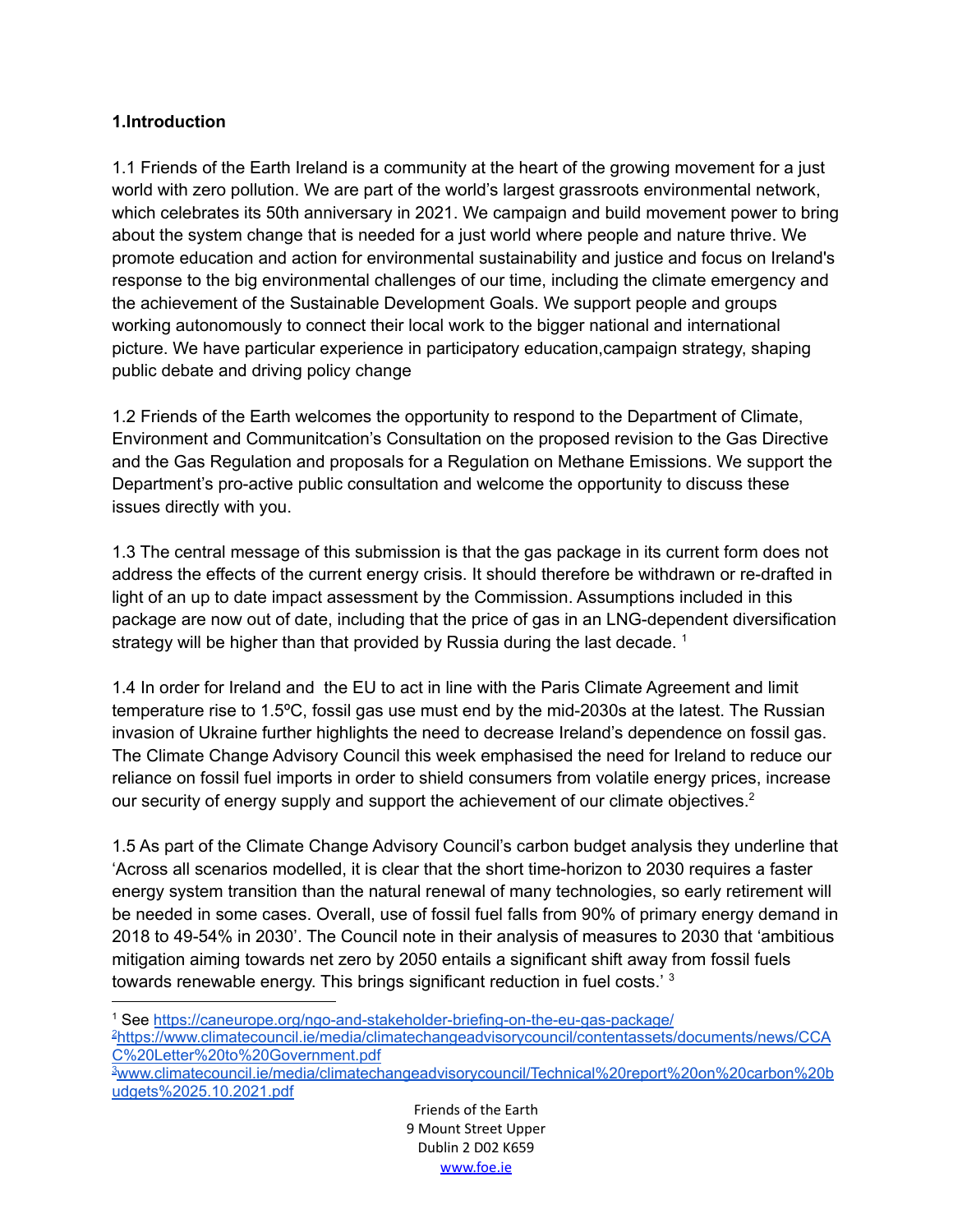1.6 Demand for gas can be reduced significantly by fully implementing policies that maximise energy efficiency in buildings, energy systems, transport and industrial processes. In addition to savings, the full deployment of various renewable energy sources, including solar and community-owned, distributed generation, and sector integration are important pillars to move to a net zero emission society. 4

1.7 The proposals under the EU's Fit for 55 package focusing on clean solutions are key levers to decreasing this dependence. Delivering the EU Fit for 55 package and accelerating the deployment of renewable electricity, energy efficiency, and electrification would cut 101 billion cubic metres(bcm) of gas consumption, or 66% of the yearly Russian imports by 2025. 5

1.8 Unless significant changes are made to the Commission's proposals on the gas package, this crucial piece of legislation risks creating further fossil gas lock-in, endangering Ireland & the EU's climate and energy targets and will fail to resolve the conflicts of interest established in the current legislation and exacerbate energy poverty.

1.9 The Commission's proposal to decarbonise the gas system hinges on the idea that fossil gas can be replaced by renewable and so-called 'decarbonised' (non-renewable) gases. While renewable gas (hydrogen, biogas and biomethane) will play a small role, there is a risk that such fuels are merely used to extend gas assets and lock-in gas usage. The proposal fails to provide the much broader framework to reduce fossil gas consumption across the EU by 2030 significantly and reach a complete phase-out of fossil gas by 2035 at the latest.

1.10 Friends of the Earth's submission sets out recommendations on how the gas package must contribute to emission reductions in line with the Paris Agreement and specifically addresses distribution network, governance and ENTSO-G, biomethane and energy communities

## **2. Enabling DSOs to Prepare for Decommissioning**

2.1 The large-scale electrification, energy efficiency, and demand reduction required to meet Ireland's climate targets will have significant ramifications for gas Distribution System Operators (DSOs). The SEAI's recent Heat Study decarbonisation scenarios show the limited role for the gas distribution grid as well as the necessity for a decision to be made in this decade for the gas distribution grid to be decommissioned. <sup>6</sup> The main heat decarbonisation scenario which

```
5 E3G (2022) "EU Can Stop Russian Gas Imports by 2025"
```

```
6 SEAI Heat Study Summary Report
https://www.e3g.org/publications/eu-can-stop-russian-gas-imports-by-2025/
```
<https://www.seai.ie/publications/National-Heat-Study-Summary-Report.pdf>

<sup>4</sup> CAN Europe Position on the Use of Gas in the Future Energy System <https://caneurope.org/content/uploads/2020/01/2020-CAN-gas-PP.pdf>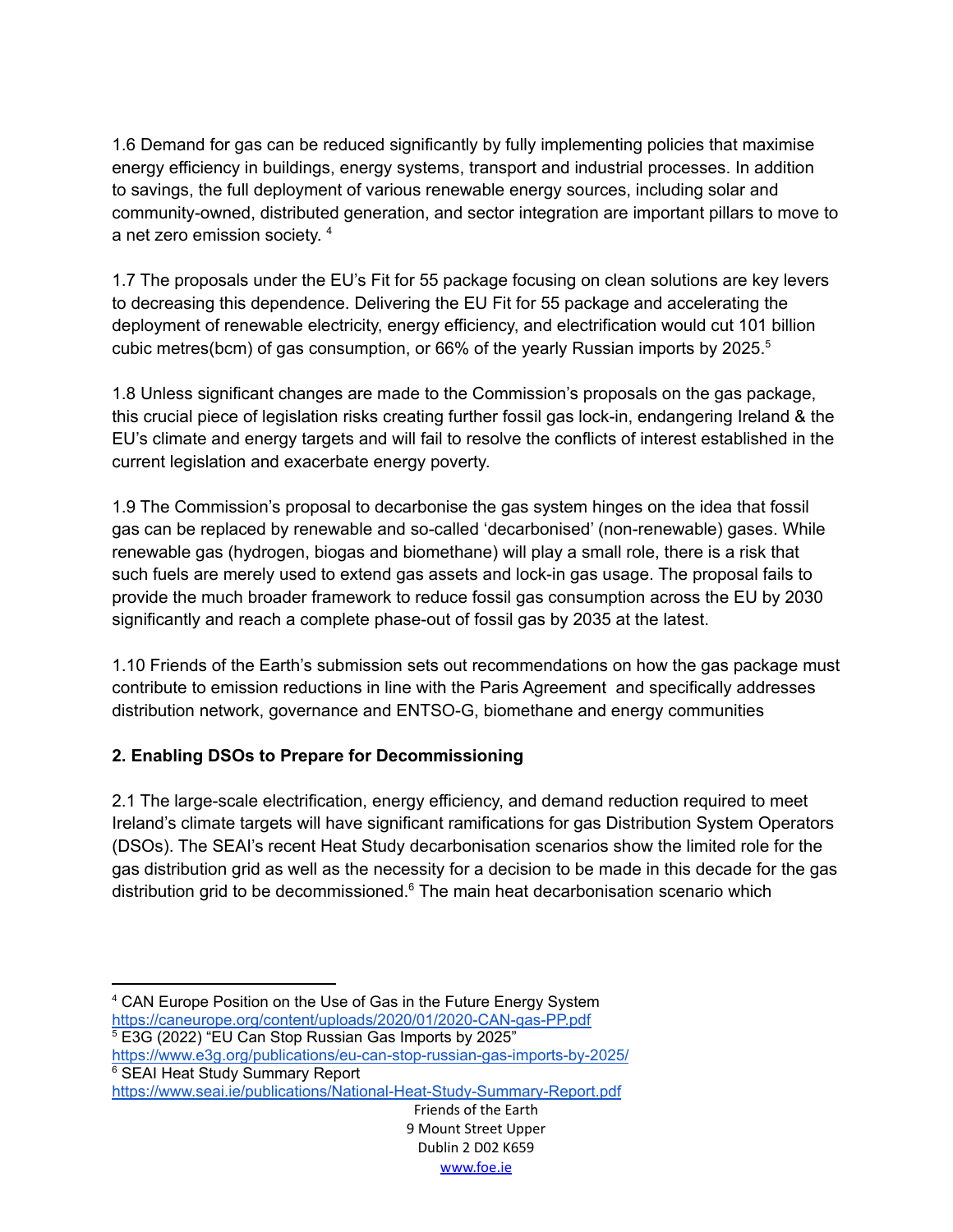supports achievement of our carbon budgets essentially shows fossil gas use halving this decade and halving again in the 2030s, such that it is almost entirely phased out by the 2040s.<sup>7</sup>

2.2 As gas use for space heating declines due to deployment of district heating and heat pumps, it leaves fewer consumers to cover the fixed costs of the network, so they increasingly pay higher prices. 8

2.3 The gas package must ensure that regulators, local governments and communities are empowered to fully and independently examine the future role of gas distribution networks in order to prepare DSOs to adapt to these changing realities without imposing unnecessary costs on consumers, particularly those living in energy poverty.

2.4 The current proposal does not acknowledge the inevitable disruption of the status-quo for DSOs, it does not place an obligation on gas DSOs to evaluate a need for decommissioning, nor does it provide DSOs with guidance or regulatory tools to allow them to better prepare for the shift to a decarbonised and electrified renewable energy future.

2.5 It will be necessary to ensure there are no incentives for gas DSOs to maintain or build new unnecessary grid infrastructure. The revision of the EU's Energy Efficiency Directive provides new provisions regarding proposed heating and cooling assessment and planning. This includes that Member States must prepare local heating and cooling plans for areas with populations higher than 50,000. Urban centres will therefore have greater input and a clear stake in how heating in their localities should be planned and delivered. It is important that gas distribution plans do not preclude or prevent such local planning.

2.6 It is important to note that several EU Members State are already providing for the phase out of gas boilers through policy and legislation.

- In Denmark, a ban on the installation of fossil oil and gas boilers in new buildings was implemented already in 2013
- Austria's Government program contains plans for regulations concerning the phase-out of fossil oil and gas boilers. The Government also plans to introduce a new Renewable Heating Act and a Phase out of Gas Strategy.
- In France a regulation is planned to enter into force in 2022, containing rules on carbon efficiency for new buildings with a maximum threshold for the CO2 emissions per square meter and year with different levels depending on the building type. This will factually exclude systems relying on fossil fuels only.
- In the Netherlands, the connection of new buildings to the gas grid has been banned through legislation. Furthermore, the Netherlands have introduced a local planning approach to phase-out the use of gas for heating at district level (gas-free districts). The

<sup>&</sup>lt;sup>7</sup> See Figure 10 rapid progress scenario in SEAI National Heat Study Summary Report, page 19 [www.seai.ie/data-and-insights/national-heat-study/key-insights/](http://www.seai.ie/data-and-insights/national-heat-study/key-insights/)

<sup>8</sup> ibid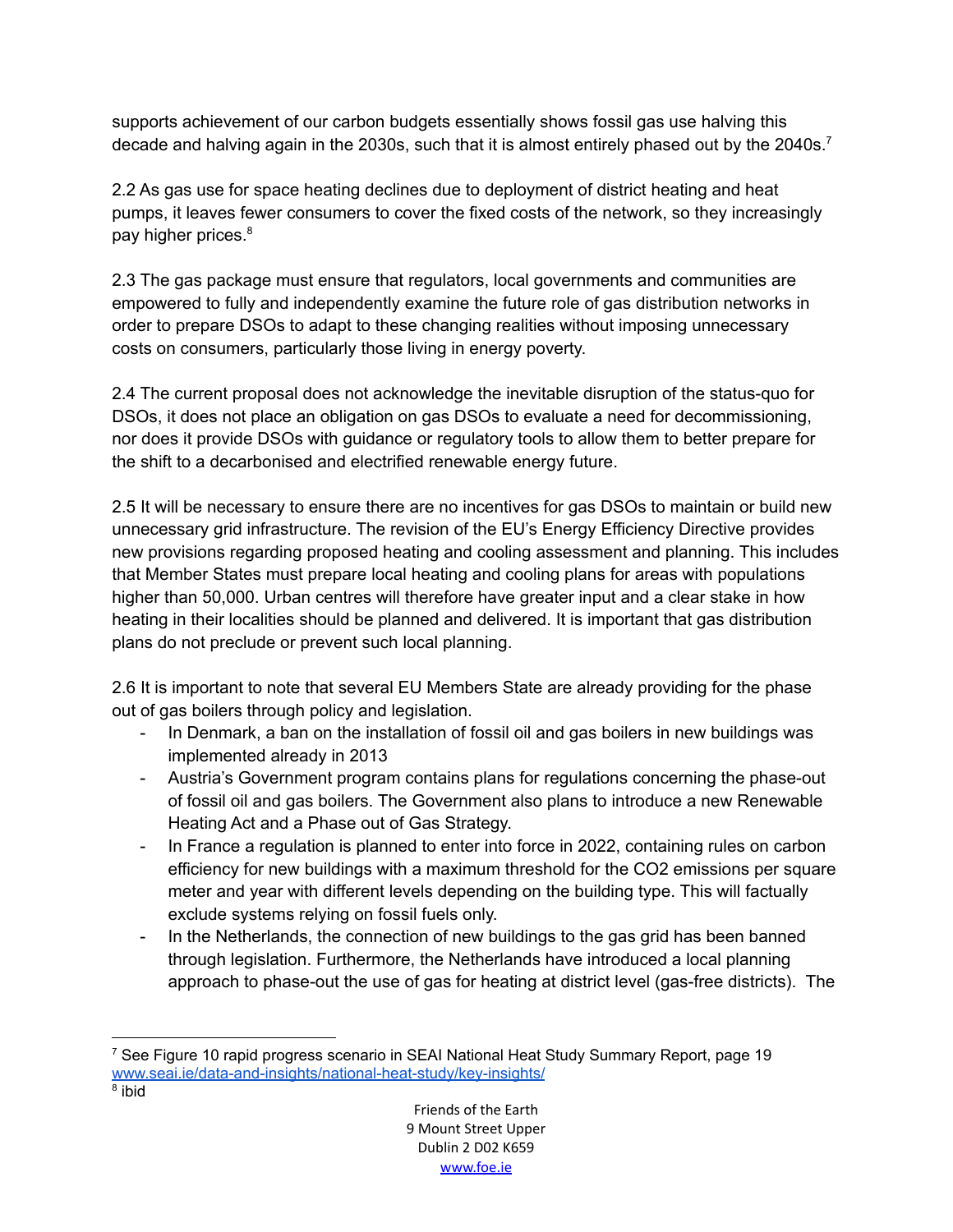Dutch Coalition Government Agreement also includes plans for standards to phase out mono-gas boilers. 9

## **Recommendations**

● Include explicit transparency obligations for DSOs in the context of energy infrastructure

planning and ensure network plans are in line with EU and national climate and energy

targets.

• Start planning for the decommissioning of parts of the DSO network.

● Open network planning by DSOs to participation from stakeholders, including communities,

civil society and local governments, and link it with local heating and cooling planning.

# **3. Improving Governance**

3.1 Decisions relating to the gas system should be made based on science, avoiding conflicts of interest, ensuring early and effective public participation open to all stakeholders, requiring the publication of all relevant information, and complying with an adequate level of transparency.

3.2 However the current gas package continues to provide the European Network of Transmission System Operators for Gas (ENTSOG) a disproportionate role in decision-making, including developing Ten-Year Network Development Plans, writing draft network codes at the European level, and in overseeing hydrogen network planning until 2024.<sup>10</sup> The concern is that without significant amendments, ENTSO-G members will remain largely responsible for determining EU infrastructure needs and selecting priority energy projects without regard to Paris Agreement objectives or EU climate and energy targets.

3.3 ACER (Agency for the Cooperation of Energy Regulators) and CEER (Council of European Energy Regulators) noted in a joint position paper on the TEN-E in June 2020 that "most of the problems that arose during the past implementation of the Regulation could be ascribed to the regulatory role inappropriately attributed to the ENTSOs, despite their conflict of interest".<sup>11</sup>

3.4 We would note for example that GNI network plans to date do not align with Ireland's decarbonisation objectives nor do they properly take account of wider energy system decarbonisation and longer-term reductions in gas supplies through electrification and demand-side measures. GNI's role in both putting forward network development plans while at the same time promoting expansion of the gas network raises conflict of interest risks. GNI has

<sup>&</sup>lt;sup>9</sup> [https://www.oeko.de/fileadmin/oekodoc/Phase-out\\_fossil\\_heating.pdf](https://www.oeko.de/fileadmin/oekodoc/Phase-out_fossil_heating.pdf)

<sup>10</sup> Gas Reg. proposal, Art. 23, 41, 53

<sup>11</sup> See <https://www.ceer.eu/documents/104400/-/-/c4f763dd-27e7-7113-9809-1ec50f530576>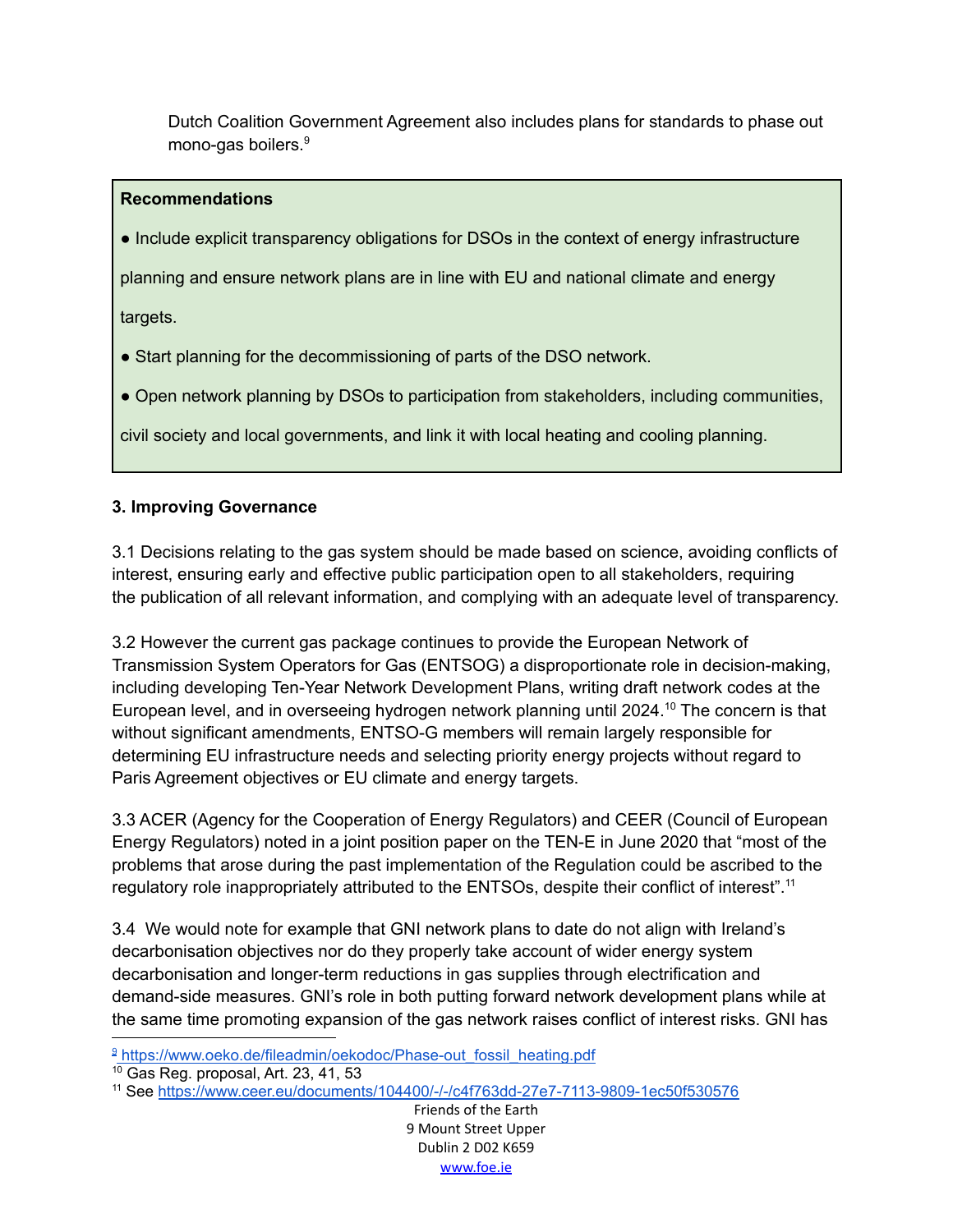previously noted a 'best case' scenario of a 29% increase in powergen gas demand, 18% increase industrial and commercial and 6% increase in the residential over the next 10 years<sup>12</sup>, none of which is aligned with Ireland's climate or decarbonisation objectives. GNI is continuing to seek connections of domestic customers to the gas network. Notwithstanding climate policy developments and Government commitments regarding significant investment in energy efficiency and electrification of the heating sector, GNI/Ervia have continued to advocate for fossil gas investment at EU level and for new connections to the network.<sup>13</sup>

3.5 The creation of a new body dedicated to the hydrogen market and infrastructure development, the European Network of Network Operators for Hydrogen (ENNOH)<sup>14</sup>, could be a step in the right direction to decrease the influence of ENTSOG over any future hydrogen networks. However, in the absence of strong horizontal unbundling provisions, the membership of ENNOH will include many active ENTSOG members.<sup>15</sup>

3.6 As currently proposed, fossil gas entities are enabled to freely engage in hydrogen-related activities, so long as they maintain separate legal forms, accounts, and regulatory asset bases. These horizontal unbundling provisions must be significantly strengthened to avoid obvious conflicts of interest (for example, a fossil gas operator using guarantees of "hydrogen readiness" to expand their networks or impede the development of new, renewable hydrogen networks). Such conflicts may be prevented by requiring a complete separation between the ownership, control, and operation of fossil gas and hydrogen assets.

3.7 This strong presence of fossil gas interests hinders the implementation of fully independent and transparent planning processes and significantly risks the expansion and lock-in of unnecessary fossil gas infrastructure for decades. It incentivizes a hydrogen network that suits the interests of the incumbent gas transmission industry in maintaining uneconomic assets, rather than a network that is fit-for-purpose; namely, one that is isolated, organised in regional clusters, transporting renewable gases only to priority end-users.

3.8 The planning of fossil gas and hydrogen networks at national level is also a key feature of the gas package. Given the importance of piping hydrogen to priority end-uses, the future hydrogen network is likely to look very different to the existing gas network: if hydrogen is deployed in clusters to target priority end uses, a sizable portion of the existing fossil gas infrastructure will need to be downsized, phased-out or decommissioned.

3.9 Integrated gas and electricity network planning is key in fostering energy system integration to achieve climate neutrality. A quick reduction in emissions requires that gas, electricity and hydrogen networks are underpinned by the energy efficiency first principle.

<sup>12</sup> <https://www.cru.ie/wp-content/uploads/2021/09/CRU21104b-GNI-TYNDP-2020.pdf>

<sup>&</sup>lt;sup>13</sup> Ervia's response to Ireland's Draft National Energy & Climate Plan (NECP) 2021-2030, February 2019 <https://assets.gov.ie/76009/cd2cd4e4-0639-40ae-aa25-e3cf5a87f4c4.pdf>

<sup>14</sup> Gas Reg. proposal, Art. 40, 42

<sup>15</sup> Gas Reg. proposal, Art. 4; Gas Dir. Art. 63, 64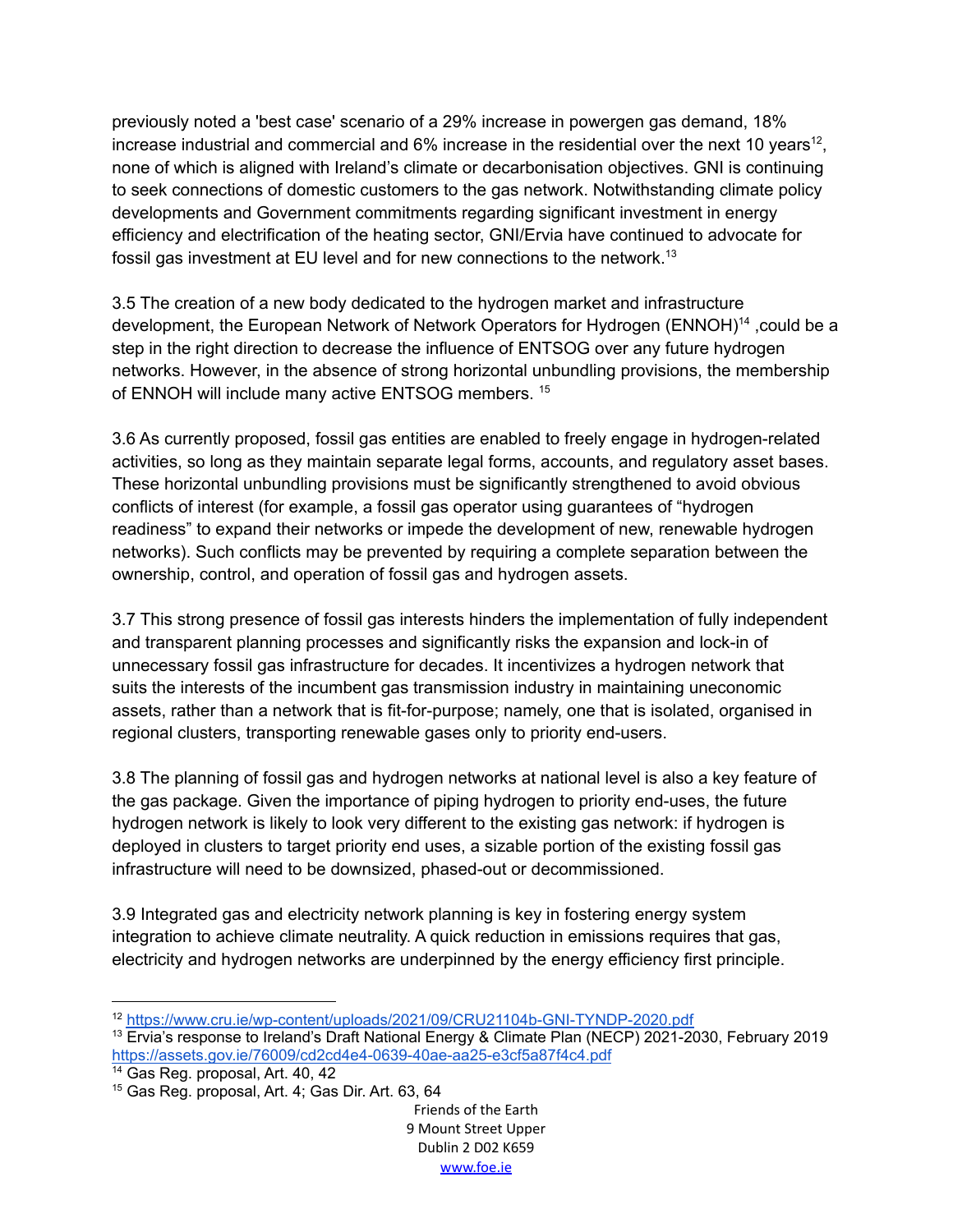3.10 Integrated planning and operation facilitates the swift integration of high shares of variable renewables into energy networks, enabling variable energy sources to be transported more easily to final consumers while making fossil backup capacities redundant.

### **Recommendations:**

- Ensure independent oversight and remove conflicts of interest in network planning.
- Establish processes that facilitate the integration of gas, electricity and hydrogen network planning at EU and national level.
- Involve the European Scientific Advisory Board on Climate Change established under the European Climate Law and included in the revised regulation for TEN-E - in integrated hydrogen infrastructure planning.
- Guarantee a complete separation between the ownership, control, and operation of fossil gas and hydrogen assets.

# **4.Hydrogen**

4.1 The Gas Package introduces Hydrogen blending ie. mixing hydrogen with fossil gas in the gas grid, touting it as a way to decarbonise the gas grid. However, substituting 20 Vol-% of fossil gas with renewables-based hydrogen would only result in 6% to 7% greenhouse gas savings, but would also drastically increase the technical effort needed for the system adoption, with EU end-users having to pay on average 24% more for their gas bill. 16

4.2 Green hydrogen will not be a one-for-one replacement for fossil gas given it is highly unlikely to be produced in sufficient volumes and given challenges associated with its development and transportation. It must not be put forward as a means of propping up or furthering expansion of gas network assets. Green hydrogen should be prioritised in those sectors where no alternative exists (e.g. shipping, fertilisers, steal). Analysis of renewable hydrogen demand in those priority sectors as well as a supply potential assessment should be a prerequisite for future renewable hydrogen production and infrastructure support.

4.3 It is essential that the gas package does not support any use of hydrogen in home heating and transport. There is no credible evidence to support hydrogen readiness at domestic level.

[https://www.iee.fraunhofer.de/content/dam/iee/energiesystemtechnik/en/documents/Studies-Reports/FINA](https://www.iee.fraunhofer.de/content/dam/iee/energiesystemtechnik/en/documents/Studies-Reports/FINAL_FraunhoferIEE_ShortStudy_H2_Blending_EU_ECF_Jan22.pdf) [L\\_FraunhoferIEE\\_ShortStudy\\_H2\\_Blending\\_EU\\_ECF\\_Jan22.pdf](https://www.iee.fraunhofer.de/content/dam/iee/energiesystemtechnik/en/documents/Studies-Reports/FINAL_FraunhoferIEE_ShortStudy_H2_Blending_EU_ECF_Jan22.pdf)

<sup>&</sup>lt;sup>16</sup>The Limitations Of Hydrogen Blending In The European Gas Grid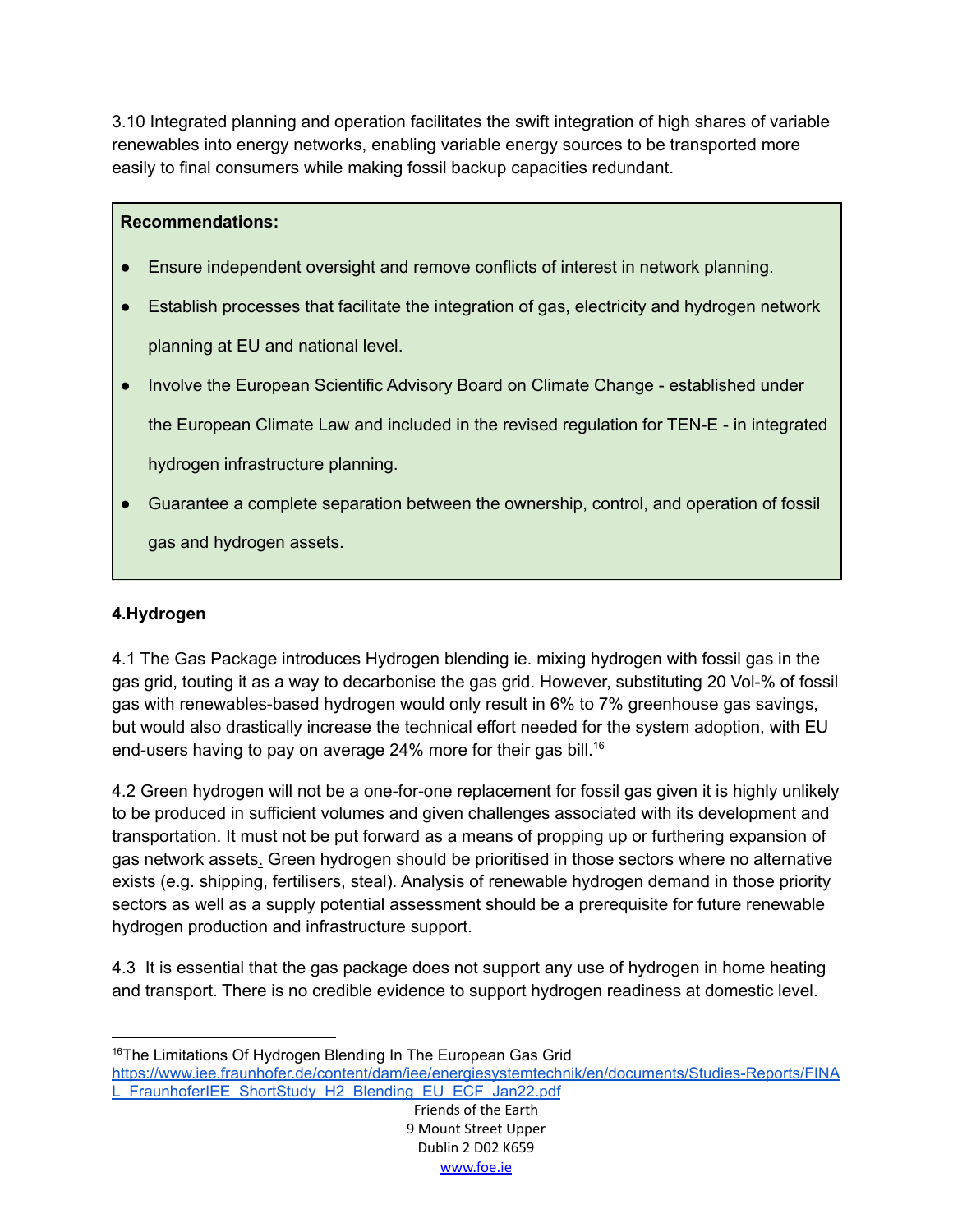The Potsdam Institute for Climate Impact Research, the Fraunhofer Institute, and the Regulatory Assistance Project have all rejected the suitability of hydrogen in heating.

4.4 Any proposed blending and associated costs should be carefully scrutinised. Blending does not deliver sufficient gas quality and also does not contribute significantly to greenhouse gas emissions reductions. Blending is also not aligned with the energy efficiency first principle as it represents a dilution of hydrogen with large amounts of methane, making it useless for certain industries while replacing only very limited amounts of fossil gas in the blend.

4.5 The Fraunhofer Institute analysis notes that ""Hydrogen blending is not a no-regrets option towards 2030. It is suboptimal because it does not specifically target end-uses for which hydrogen is generally agreed to be needed and imposes additional costs for lower greenhouse gas savings compared to using hydrogen directly. Therefore, H2 usage should be limited to areas where it is needed and cannot be substituted by electricity." The report further notes that hydrogen blending "represents a lock-in effect as area-wide adaptation measures would have to be financed that are neither necessary nor sustainable in the long term".<sup>17</sup>

4.6 In relation to hydrogen readiness, the European gas distributor group Ready4H2 noted in 2021 that the majority of members would not be ready for hydrogen until 2040. According to the group's report, *[Ready4H2:](https://www.ready4h2.com/projects-3) Europe's local hydrogen networks*, only 24% of its members will be "fully ready" for 100% hydrogen by 2035, and only 67% say they will be by 2040.<sup>18</sup>

4.7 ACER published a report last year on [repurposing](https://www.acer.europa.eu/events-and-engagement/news/repurposing-existing-gas-infrastructure-pure-hydrogen-acer-finds) pipelines for hydrogen. The report found that it only made sense under three conditions:

1. the presence of loop (parallel) lines in natural gas pipeline systems, so that at least one string could be repurposed to pure hydrogen,

2. security of gas supply to consumers is ensured during the conversion phase to pure hydrogen,

3. sufficient hydrogen market uptake in the area serving a pure hydrogen corridor. The report goes on to conclude that it is "uncertain when and where these conditions for repurposing would be met across Europe, and whether they will be met at all."

4.8 The Fraunhofer study also points to many potential technical issues resulting from a 20% H2 blend including potential issues with transport, compressors, meters, and storage.<sup>19</sup> Given the high cost implications, it is important that any funding is assessed in comparison with other

- <sup>17</sup> Fraunhofer Institute The Limitations of Hydrogen Blending in the European Gas Grid. [https://www.iee.fraunhofer.de/content/dam/iee/energiesystemtechnik/en/documents/Studies-Reports/FINA](https://www.iee.fraunhofer.de/content/dam/iee/energiesystemtechnik/en/documents/Studies-Reports/FINAL_FraunhoferIEE_ShortStudy_H2_Blending_EU_ECF_Jan22.pdf) [L\\_FraunhoferIEE\\_ShortStudy\\_H2\\_Blending\\_EU\\_ECF\\_Jan22.pdf](https://www.iee.fraunhofer.de/content/dam/iee/energiesystemtechnik/en/documents/Studies-Reports/FINAL_FraunhoferIEE_ShortStudy_H2_Blending_EU_ECF_Jan22.pdf)
- $18$  See also

[https://www.rechargenews.com/energy-transition/gas-distributor-group-ready4h2-says-majority-of-membe](https://www.rechargenews.com/energy-transition/gas-distributor-group-ready4h2-says-majority-of-members-would-not-be-ready-for-hydrogen-until-2040/2-1-1123484) [rs-would-not-be-ready-for-hydrogen-until-2040/2-1-1123484](https://www.rechargenews.com/energy-transition/gas-distributor-group-ready4h2-says-majority-of-members-would-not-be-ready-for-hydrogen-until-2040/2-1-1123484)

 $19$  Fraunhofer Institute The Limitations of Hydrogen Blending in the European Gas Grid. [https://www.iee.fraunhofer.de/content/dam/iee/energiesystemtechnik/en/documents/Studies-Reports/FINA](https://www.iee.fraunhofer.de/content/dam/iee/energiesystemtechnik/en/documents/Studies-Reports/FINAL_FraunhoferIEE_ShortStudy_H2_Blending_EU_ECF_Jan22.pdf) [L\\_FraunhoferIEE\\_ShortStudy\\_H2\\_Blending\\_EU\\_ECF\\_Jan22.pdf](https://www.iee.fraunhofer.de/content/dam/iee/energiesystemtechnik/en/documents/Studies-Reports/FINAL_FraunhoferIEE_ShortStudy_H2_Blending_EU_ECF_Jan22.pdf)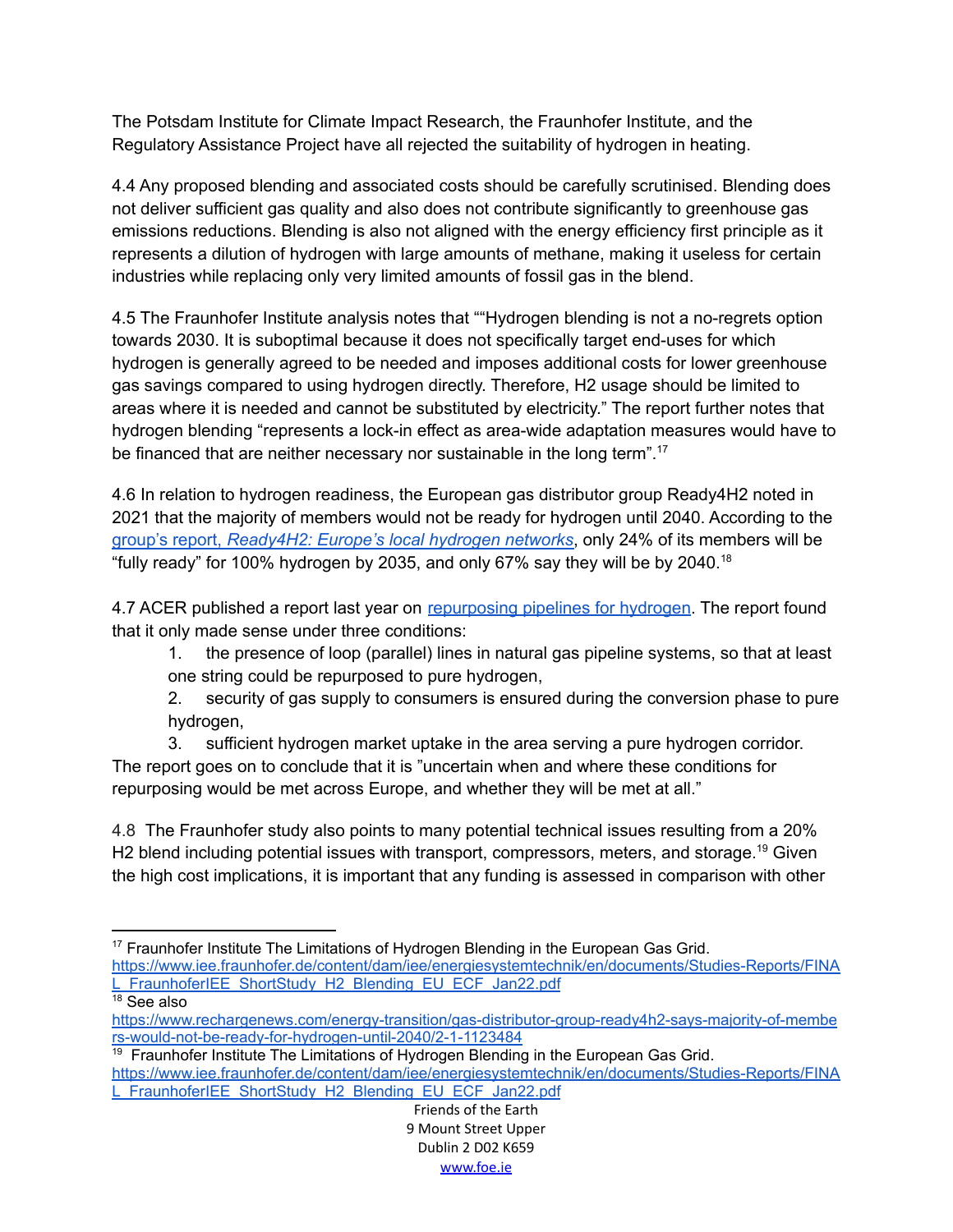investments in energy efficiency and electrification outside of PC5 which can yield significantly higher emissions reductions for lesser cost.

4.9 The proposed Gas Regulation permits cross-subsidies between energy carriers, which is likely to result in gas or electricity users funding the development of hydrogen infrastructure they will never use.<sup>20</sup> The beneficiary-pays principle should be rigorously applied to hydrogen networks in order to prevent cross-subsidies between energy carriers.

## **Recommendations**

- Exclude hydrogen blending to enable a targeted use of hydrogen.
- Ban connection to newly built (or repurposed) hydrogen distribution grids to users that are

not identified as priority users.

● Task regulators to examine the cost-effectiveness, including with regard to costly distribution

grid upgrades, of supplying buildings with hydrogen.

● Ban financial transfers between regulated services that are separate.

# **5. Defining "Low-Carbon" Gases**

5.1 The proposal defines "low-carbon gases"<sup>21</sup> as the part of gaseous fuels in recycled carbon fuels, low-carbon hydrogen and synthetic gaseous fuels that meet the greenhouse gas emission reduction threshold of 70%. "Low-carbon" hydrogen, in particular, is defined as hydrogen derived from non-renewable sources if it meets a greenhouse gas emission reduction threshold of 70%. A methodology for assessing greenhouse gas emissions savings from "low-carbon fuels" will be developed by the end of 2024.<sup>22</sup>

5.2 The only true "low-carbon" way of producing hydrogen is through renewable electricity. Other production pathways allow the continued use of fossil, non-renewable and non-sustainable energy sources. We do not support any reference to "low-carbon" hydrogen in the gas package.

5.3 The definition of biogas is problematic because while it refers to sustainability criteria in the Renewable Energy Directive (RED), it still would count food and feed crops and all primary woody biomass. Therefore, we recommend that biogas can qualify only if it is

<sup>&</sup>lt;sup>20</sup> Gas Reg. proposal, Art. 4

<sup>21</sup> Gas Dir. proposal, Art. 2

 $22$  As defined in Annex 9A of the RED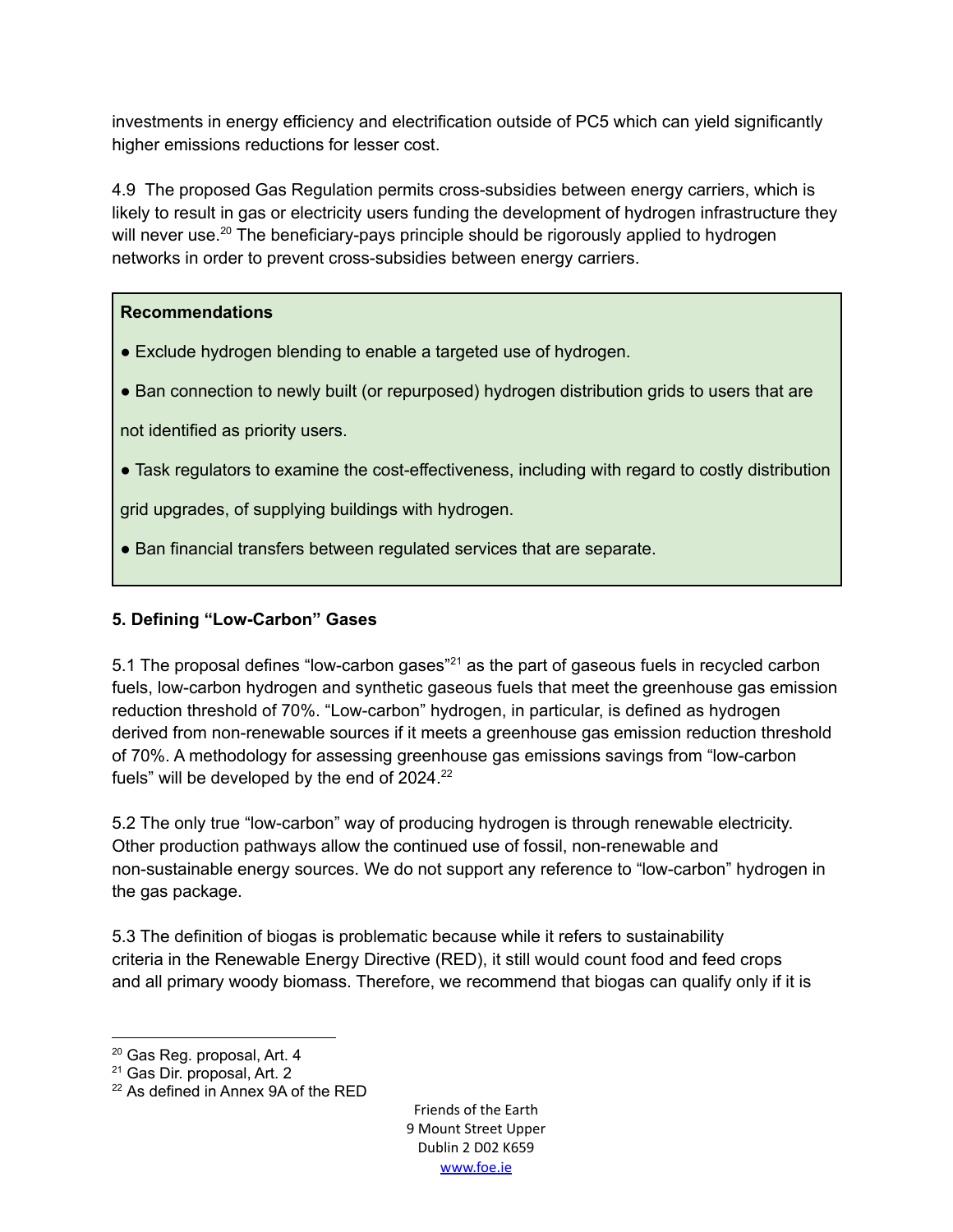produced from waste and residue feedstocks, except for stemwood, which the majority of scientific literature shows is associated with significant carbon debt over a 30 year period.

5.4 To be fit for purpose, the gas package should drop its framing of a one-to-one replacement of fossil gas with renewable and low carbon gases. Instead, it should focus on putting in place tools that enable the scaling down of gas use in the market and on using hydrogen only for the most strategic applications. The role of gaseous fuels in buildings should be re-assessed and compared to electricity-based solutions.

5.5 The SEAI have analysed the impact of the rollout of anaerobic digesters and increasing levels of biomethane. Their 2017 analysis<sup>23</sup> notes a wide range of challenges that would need to be overcome in order to allow for biogas deployment. It is important to consider any long-term linkage between agricultural production (which provides by-products of food waste, slurry waste and crop residue for anaerobic digestion) and the ongoing availability/supply of this new gas source. The SEAI state that "as food waste feedstocks are a by-product or waste from other processes, they are considered a finite resource. This limits how much supply can be increased in relation to increased demand which may lead to price volatility and price increases." The SEAI also note the notable moral hazard risk (see also section on hydrogen below) that greater gas volumes may be inadvertently locked into the system in the event that biomethane production is insufficient. 24

5.6 McMullin et al and the Irish Academy of Engineers have separately raised several risks and obstacles regarding proposed biomethane use to decarbonise a substantial portion of the gas system, including regarding methane leakage and nitrogen fertiliser use. McMullin et al note that the overall mitigation benefit of bioenergy is highly variable. In relation to anaerobic digestion operations, they note the risk of methane leakage means there is a requirement for potentially costly regulation and monitoring of production sites. They also raise adverse environmental

 $2<sup>2</sup>$ 

[https://www.seai.ie/publications/Assessment-of-Cost-and-Benefits-of-Biogas-and-Biomethane-in-Ireland.p](https://www.seai.ie/publications/Assessment-of-Cost-and-Benefits-of-Biogas-and-Biomethane-in-Ireland.pdf) [df](https://www.seai.ie/publications/Assessment-of-Cost-and-Benefits-of-Biogas-and-Biomethane-in-Ireland.pdf) SEAI. Assessment of Cost and Benefits of Biogas and Biomethane in Ireland, 2017

 $24$  This SEAI analysis also underlines that "[t]he scenarios implicitly assume that action is taken in the short term to address the challenges …. of achieving large scale deployment of biogas and biomethane plants." The challenges assumed to be overcome in order to allow for this deployment include that: • Additional land is freed from grazing and available for additional silage production;

<sup>•</sup> Farmers use the released land for the production of grass silage for bioenergy; • The ability to collect and secure food waste separately, as well as the ongoing

availability of food waste feedstocks;

<sup>•</sup> Costs associated with grass silage, feedstock, transportation;

<sup>•</sup> Difficulties in upgrading biomethane in order to meet sustainability, safety and regulatory standards;

<sup>•</sup> Other substantial challenges associated with investment, planning, certification, support mechanisms and available expertise.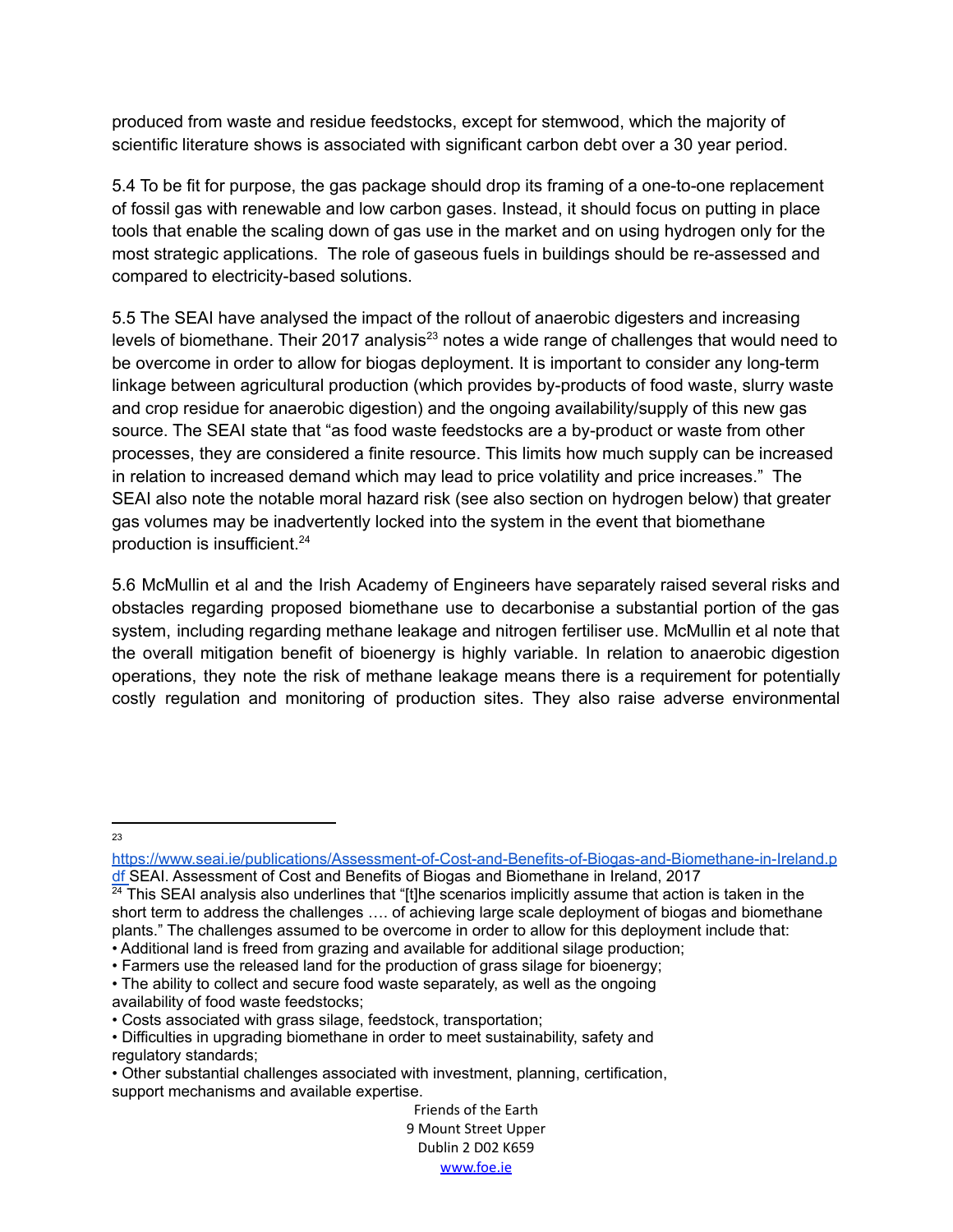effects, as well as impacts on farmland.<sup>25</sup> Therefore, it is particularly important that clear sustainability standards are defined for biogas production.

5.6 The Irish Academy of Engineers has also referred to significant challenges, including planning, permitting, timescales, public acceptance, scale and costs of infrastructure, gas quality control etc. While supportive of biomethane development, they conclude that biomethane will account for only a small portion of Ireland's gas supply by 2040.<sup>26</sup> In light of these challenges and risks, we would question incentivisation of the biomethane development and injection.

#### **Recommendations**

- Exclude any reference to "low-carbon" hydrogen.
- Include biogas produced exclusively from waste and residue feedstocks.

### **6. Protecting the Integrity of Energy Communities**

6.1 The proposal to mirror the concept of 'citizen energy communities' from the Electricity Directive is misguided, and does not add value

6.2 By adding a new gas energy community definition, the risk of corporate capture arises. The definition of citizen energy communities in the Commission's proposal contains weak participation, governance, and control provisions. This means that any enterprise (including those active in the gas sector) may participate in a gas energy community.

#### **Recommendations**

• Delete the definition and any other references to citizen energy communities

in the Gas Directive.

<sup>&</sup>lt;sup>26</sup> [http://iae.ie/wp-content/uploads/2018/08/IAE\\_Natural\\_Gas\\_Energy\\_Security.pdf](http://iae.ie/wp-content/uploads/2018/08/IAE_Natural_Gas_Energy_Security.pdf) <sup>25</sup> McMullin et al, 2018. Is Natural Gas "Essential for Ireland's Future Energy Security"? Independent academic review commissioned on behalf of Stop Climate Chaos Ireland. [tinyurl.com/sjutvfm](http://tinyurl.com/sjutvfm) McMullin et al also point to the need to account for additional use of nitrogen fertiliser at AD sites which would result in increases in Nitrogen Oxide emissions. In the event that on-farm biogas production through AD is strongly incentivised, it may have the perverse effect of locking in intensification of agricultural land and/or expanded ruminant production in opposition to mitigation commitments in the agriculture sector. In other words, the risk is that biogas demand and the operation of such facilities would drive continuous high volumes of these by products at farm level. Detailed analysis is required as to what percentage of farmland would be required to produce high volumes of grass for AD plants.